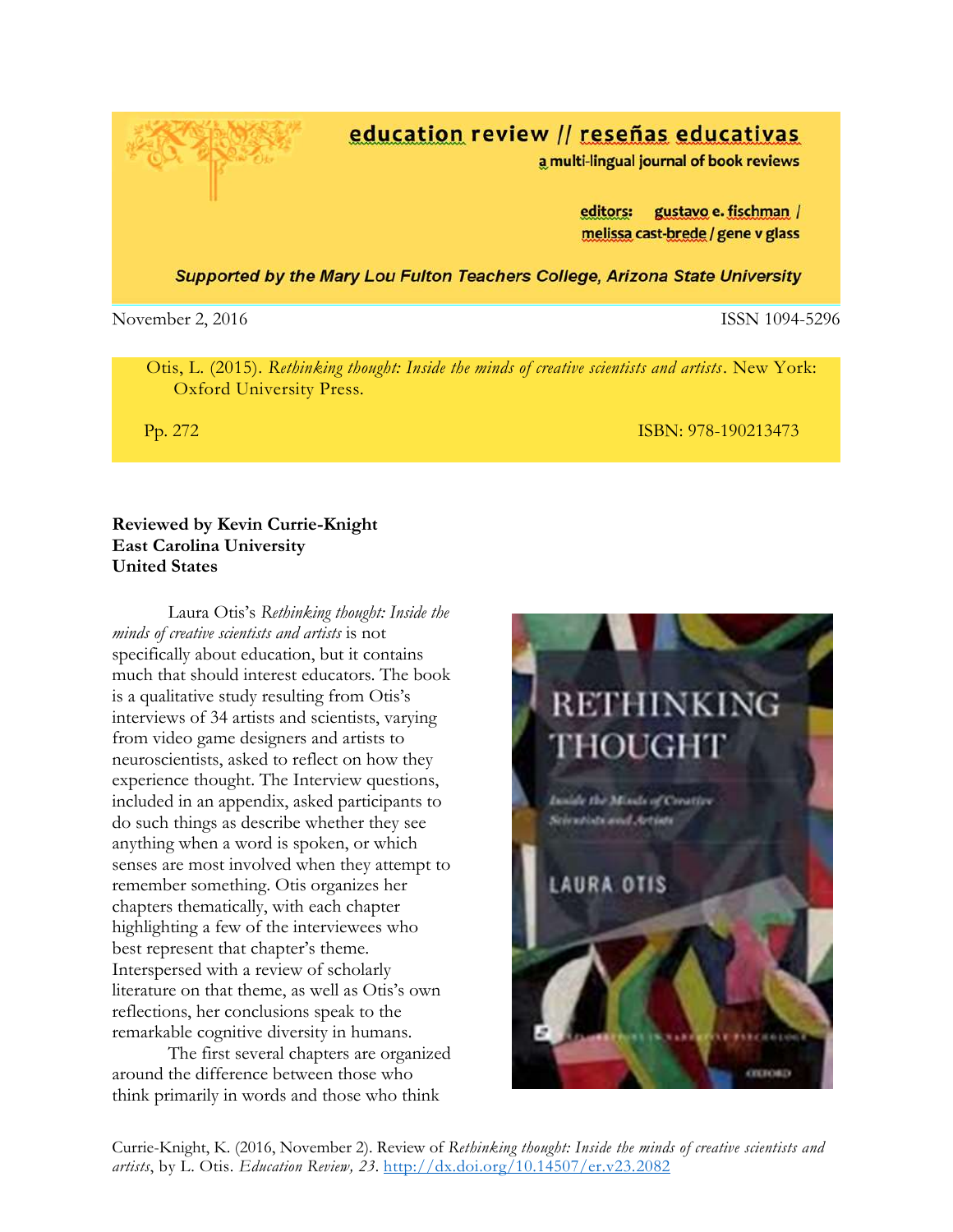primarily in images. For example, a chapter on linguistic thinking brings up writings by behaviorists who were convinced that all thinking is linguistic, discounting other modes of thought as not thought at all or a mistaken report of thought that is actually linguistic. Later chapters go beyond the popular linguistic/visual dichotomy to include discussion of interviewees who don't experience their thought as visual or linguistic, but something else (chapter 5), those who see their thought as primarily the result of social interaction (chapter 6), how various interviewees experience creative thought (chapter 7), and interviewees who have been able to modify how they think (chapter 8).

Otis's results reveal an incredible diversity in approaches to thinking between just 34 participants, a diversity that is often missed or not fully accentuated in quantitative literature. Some, like animal scientist Temple Grandin, think primarily in visual images and must work to translate those images into words that never fully capture the richness of the images. Others, like literary theorist Jonathan Culler, report thinking predominantly in language, where it is easy to put one's thoughts into words but not in images. Still others, like complex systems scientist Nicholas Gessler or flamenco dancer Linda Richardson, report thinking in neither words nor images, or experience thought in a multisensory way that can't easily detach one modality from others, as reported by video game designer Jason Rohrer and painter Rigoberto Gonzalez.

However, Otis cautions us to resist the urge to categorize people too easily into "verbal," "visual," and "other" categories. Her interviews and reflections suggest that one individual often uses several modes of thought, often varying with context; when writing a lecture, thinking in words might become the appropriate strategy, and when working out a problem in the laboratory, another mode of thought may be utilized. Most interviewees report a combination of several modes of thought, and the variance

comes less from whether they are "verbal" or "visual" (or "other") than in how heavily they rely on one mode than another.

Another reason Otis wants us to resist easy categorization is that even within those who think primarily in one domain (say, visual thinkers), there is seems to be much variation in what that means for each thinker. Some, like Temple Grandin or novelist Salman Rushdie, report seeing finely detailed images, where others, like evolutionary theorist Lynn Margulis, report seeing "big picture" images that are undetailed. When thinking visually, some attend mostly to the items in the representation (the chair and the table as separate items) while others attend mostly to the relationship between items being represented (the relationship between the chair and the table to the room they're in). The category of "visual thinker" often obscures these differences between people 'in" that category.

Another interesting theme of the book (maybe incidentally, as there is no chapter devoted to it) is an exploration of what happens when those most comfortable with one way of thinking must "translate" to another way of thinking. Translator Micheal Holquist (who, maybe counterintuitively, reports being a strongly visual thinker) was drawn to the act of translating between languages because, as he says it, all thought is translation, putting into language thought that, to him, is not originally encapsulated in language. Poet Nathasha Trethway conceives of poems by picturing images and struggling to find words that will communicate the richness of the image. Graphic designer Harriet Goren creates visual representations (such as advertisements) out of clients' verbal representations of their businesses. She must figure out what questions to ask clients that will give her enough verbal description to evoke visual images. Still others have been able, over time, to change the dominant modes of thought they employ. Literary scholar Mark Bauerlein reports having trouble understanding works of conceptual philosophy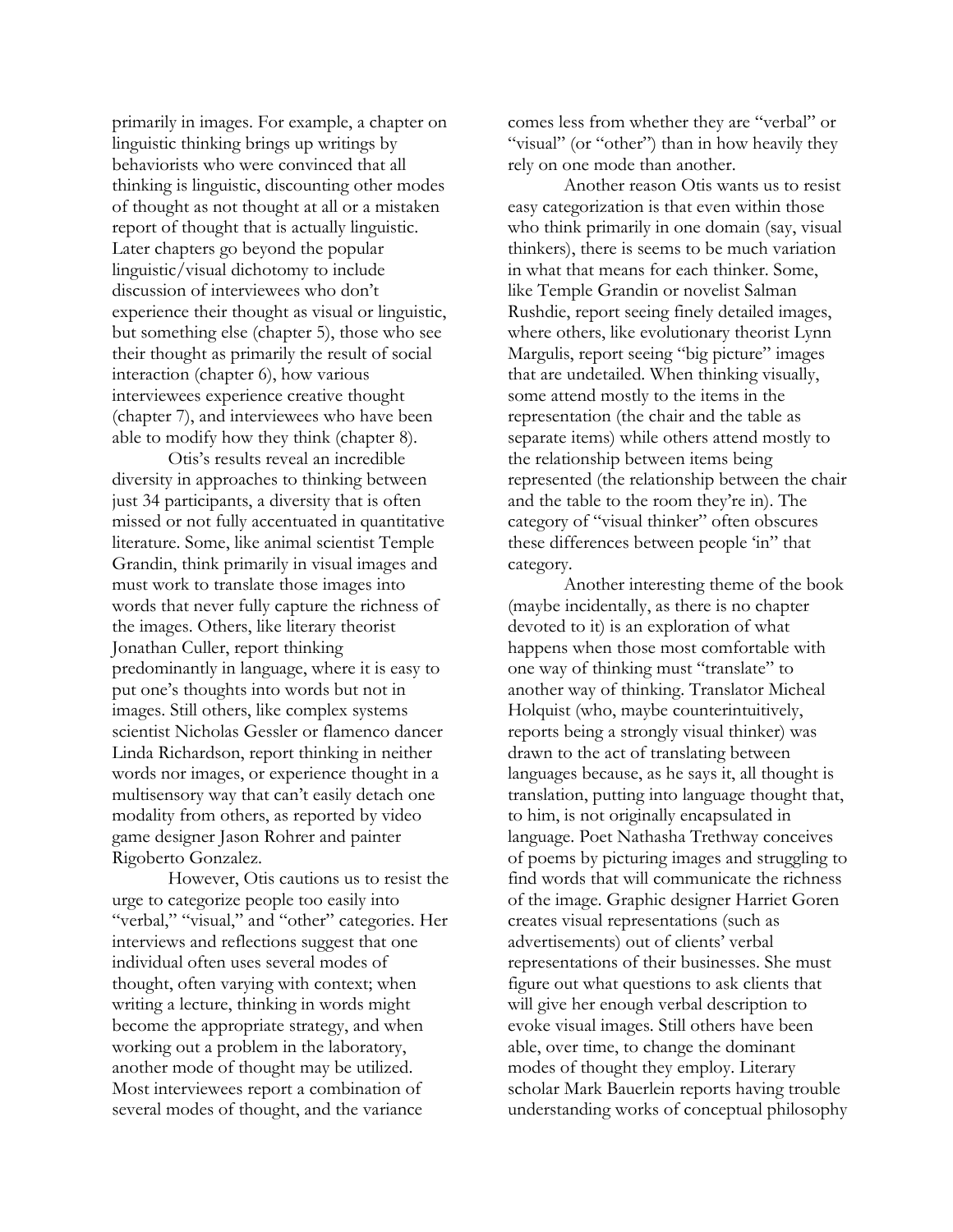until he learned to think less in concretes and become comfortable "translating" his thought into the more conceptual realm.

As mentioned, Olsen's work is not explicitly geared toward an audience of educators, but there are many points of interest for educators. One of these points comes from this idea of translating from one domain of thought to another, and the difficulty it can bring. Several interviewees who report strong visualization skills also report having trouble translating ideas into language, as others report thinking linguistically and having trouble creating images to represent their thoughts. This leads Olsen to wonder whether our insistence that every student learn to put thought into writing might deserve to be matched by an insistence that all students practice putting thought into other modes, like visual images. I think here of the increasing ubiquity of software to create pictures and video. Should we have students not only write papers, but represent their thoughts in video or other media? As Olsen says it, "students' struggles with the components leads compatible with their mental styles might benefit them the most" (p. 205).

A related area of potential interest for educators is Olsen's recommendation that we see modes of thought that may be foreign to us as legitimate, despite being different. It has often been the case - as when behaviorists denied that thought could be anything but linguistic - that scientists and others measure what counts and doesn't count as thought by their own experience of thought (which after all, is the only experience of thought anyone can experience directly). Behaviorists like John Watson insisted that thought could only occur in language, and it is likely that he was influenced by his own introspection.

The reader interested in education might wonder, for instance, how we can better educate those who do not think in the ways traditionally valued by conventional schools? This group may comprise those like Temple Grandin, who experience rich visualization

skills but struggle to put those images into linguistic representation or to put verbal narratives into sequence because he/she cannot see an outline. It may also involve those like psychologist Gerd Gigerenzer who experiences his own thought as deeply social, ideas being mostly generated by continuing conversation with others. Educating those who struggle to put their thought into words might best entail opening up alternatives to written projects. Educating those who think best in social situations might include allowing more social (rather than individual) learning to take place in schools.

This, of course, cuts to the heart of discussions about learning and thinking styles that have gone on in educational literature for decades. Indeed, the likes of Howard Gardner and Robert Sternberg (who offer different iterations of ideas about multiple intelligences) are mentioned frequently. Olsen, though, is cautious about the scholarly fascination with learning and thinking styles because, despite their attempts to diversify how we think about though, they still tend to categorize thinkers in an overly broad way. "'Cognitive styles' is a troubling term, given that no one has a single, fixed mental way of operating. Over the courses of their lives and from one situation to another, individuals vary in the strategies with which they meet challenges" (p. 47). No one thinks only in images, words, or kinesthetic feelings, or thinks best in isolation or social situations; we all move from one to the other of these as needed over the course of our thought. And we can often learn to get better in one domain of thought when the need presents itself. Categorizing people as "visual" or "verbal" (or some other type of) thinker obscures the reality that the way any of us think will always transcend any one category.

This brings us close to what is perhaps the book's strongest message, the idea that there may be as many unique ways of thinking as there are thinkers. Olsen puts the point most strongly in her introductory chapter: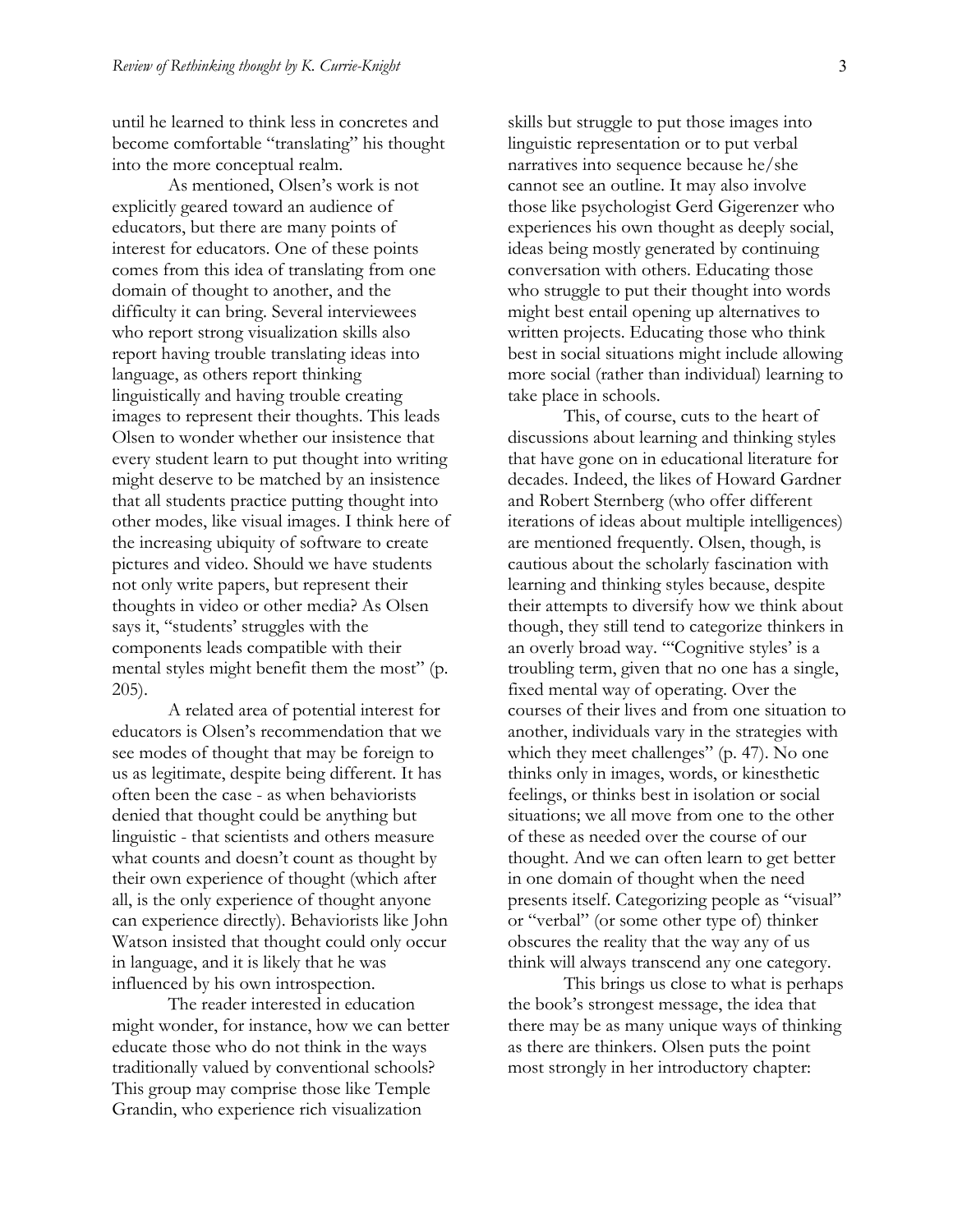We need to develop the emerging science of "the" human brain into a science of human brains, because a body of knowledge restricted to what seven billion mental worlds share will create a severely limited, unrealistic picture of what human thinking involves (p. 5).

Categorizing types of thought (generally as the result of quantitative studies) surely has its uses, but this should not obscure a scientific appreciation for the diversity of cognition that exists within and beyond those categories. Those who tend to think linguistically do not all therefore think the same way and use nonlinguistic modes of thought when appropriate. We may be able to categorize people by their preferred (or strongest) mode of thought, but the category only has validity if the categorization is recognized as a very broad approximation with fuzzy borders.

In this, Olsen's work aligns nicely with the emerging "science of the individual", which is devoted to the diversity of ways individuals develop that are often obscured by focusing on statistical aggregates (Rose et al., 2013). Olsen's qualitative work goes where quantitative work regarding cognition often can't go, going beyond what she calls the science of "the" human brain (as if there is an average human brain) into the science of human brains, showing how strongly even thinkers who prefer one domain of thought to others can vary in how they experience thought.

Olsen's work might add to another strand of thought, the study of neurodiversity, which Olsen mentions becoming aware of only during the writing of this book. For whatever reason, the study of neurodiversity has largely confined itself to the study of autism as contrasted to the neurotypical brain, arguing that autism is less a disability than a mode of thinking (Jaarasma & Welin 2011; Ortega 2009). Just like the study of cognitive

styles, the study of neurodiversity adds to the scholarly appreciation of diversity, but risks simply replacing old categories with new ones that are more elastic but still inadequately representing the diversity of human thought. As with labels for cognitive styles, the labels of "autism" and "neurotypical" have their uses, but a book like Olsen's might give us appreciation for the neurodiversity that exists in human thought that goes beyond the two labels of "autistic" and "neurotypical."

As interesting and useful as Olsen's work is, I will end this review by noting a few concerns. First, Olsen limits herself to a fairly unique group of interviewees: scientists and artists. The benefits of this are that Olsen's interviews are with those who think and produce results of their thought for a living, and are therefore likely skilled in introspecting on and articulating how they experience their thought. However, Olsen's relatively select group of interviewees means that she is very limited in how generalizable she can make her claims. There is much opportunity to add onto Olsen's work by looking at whether this type of diversity is evident in other groups of people. For instance, are the same thinking styles evident in non-academic or artistic groups, from "white collar" office workers to those in "blue collar" trades (plumbers, wait staff, hair stylists), or other specialized groups like athletes? It would be interesting to see how populations of people outside of academia and the arts would garner qualitative results similar to those in Olsen's survey.

The second concern I have regards the difficulty of using of self-report data to depict one's thought accurately. That is, if one reports that they think primarily in one type of representation (images, words, processes, feelings), how accurately can we take that report? There always seems to be the possibility that one truly thinks in wordless, imageless "mentalese" (Fodor 1994), and attaches a "container" (words, images) to the thought when asked to report on what our thought feels like. In other words, when a person is asked what they "see" when they see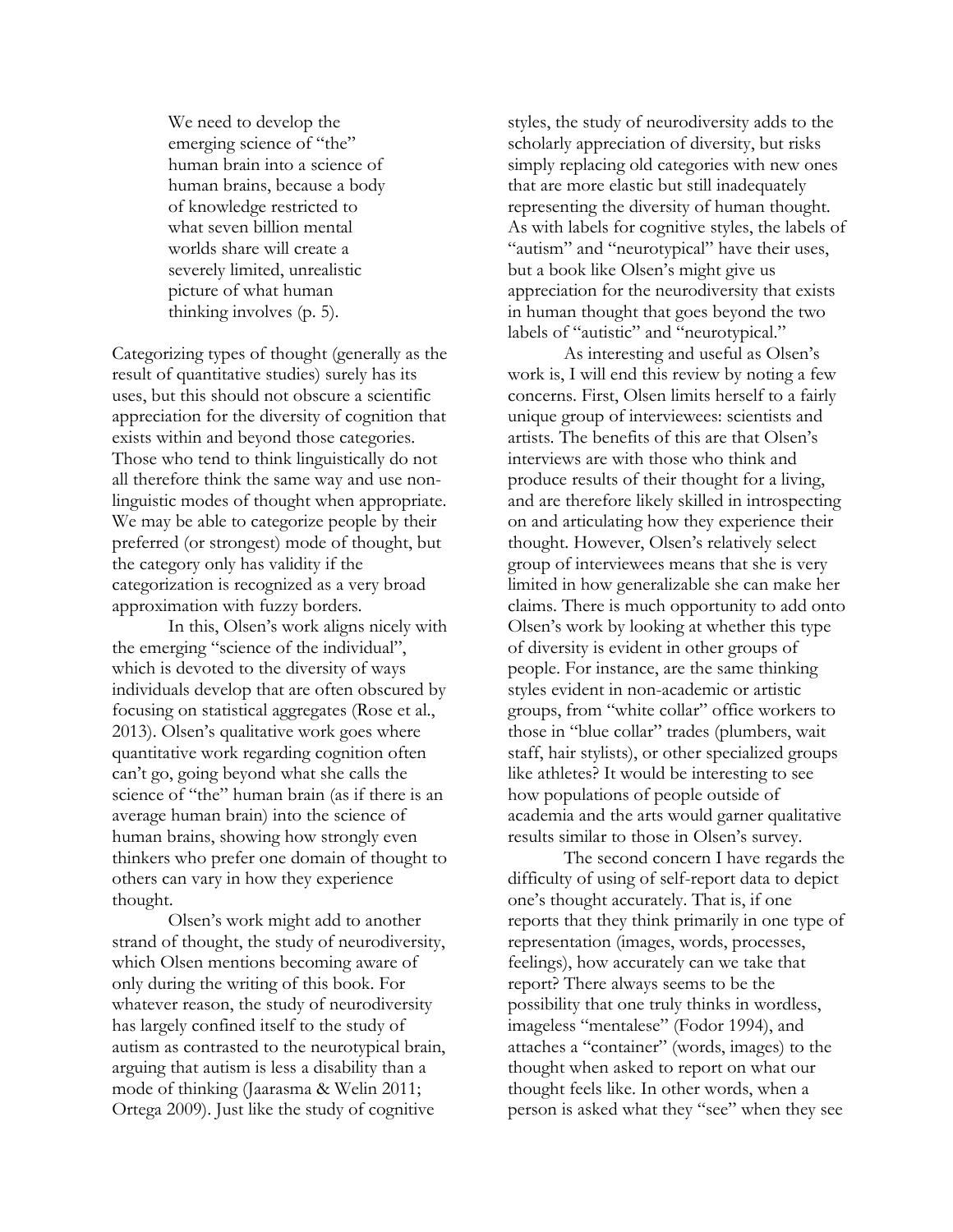a bridge (one of Olsen's more widely writtenabout interview questions), maybe one does not so much think in words so much as recollect one's thought in words when one is expected to express the feeling of the thought. Additionally, many studies have highlighted the limits of introspection in giving accurate information about ourselves (For instance, see Lamme 2010; Pronin & Kugler 2007; Wilson & Dunn 2004). This may not be overly problematic for Olsen's project, as there is certainly value to exploring the difference in how people *experience* their own thought (even if it doesn't reflect the actual thought with complete fidelity). However, in a work like Olsen's that relies so heavily on introspective self-report as a descriptor of people's thought

processes, she'd have done well to address these kinds of concerns.

*Rethinking Thought* is a fascinating and fruitful read for anyone interested in the literature on cognitive diversity. Whether one is an educator, neuroscientist, or just have an interest in exploring how others experience their own thought processes, Olsen provides a very well-written qualitative account that is circumspect and remarkably free of judgment; she readily confesses when she has trouble understanding an interviewee's description of their thought, but it doesn't stop her from taking it seriously as thought. This work will surely compliment both the existing qualitative and quantitative literature on cognitive diversity.

#### **References**

- Fodor, J. A. (1994). *The elm and the expert: Mentalese and its semantics*. Cambridge, MA: MIT Press.
- Jaarsma, P., & Welin, S. (2011). Autism as a natural human variation: Reflections on the claims of the neurodiversity movement. *Health Care Anal Health Care Analysis, 20*(1), 20-30. doi:10.1007/s10728-011-0169-9
- Lamme, V. A. (2010). What introspection has to offer, and where its limits lie. *Cognitive Neuroscience, 1*(3), 232-240. doi:10.1080/17588928.2010.502224
- Ortega, F. (2009). The Cerebral Subject and the Challenge of Neurodiversity. *BioSocieties, 4*(4), 425- 445. doi:10.1017/s1745855209990287
- Pronin, E., & Kugler, M. B. (2007). Valuing thoughts, ignoring behavior: The introspection illusion as a source of the bias blind spot. *Journal of Experimental Social Psychology, 43*(4), 565-578. doi:10.1016/j.jesp.2006.05.011
- Rose, L. T., Rouhani, P., & Fischer, K. W. (2013). The science of the individual. *Mind, Brain, and Education, 7*(3), 152-158. doi:10.1111/mbe.12021
- Wilson, T. D., & Dunn, E. W. (2004). Self-knowledge: Its limits, value, and potential for improvement. *Annual Review of Psychology, 55*(1), 493-518. doi:10.1146/annurev.psych.55.090902.141954

#### **About the Reviewer**

**Kevin Currie-Knight** is a Teaching Assistant Professor in East Carolina University's Department of Special Education, Foundations, and Research. He teaches classes and conducts research in the philosophy and history of education as well as the psychological foundations of education.